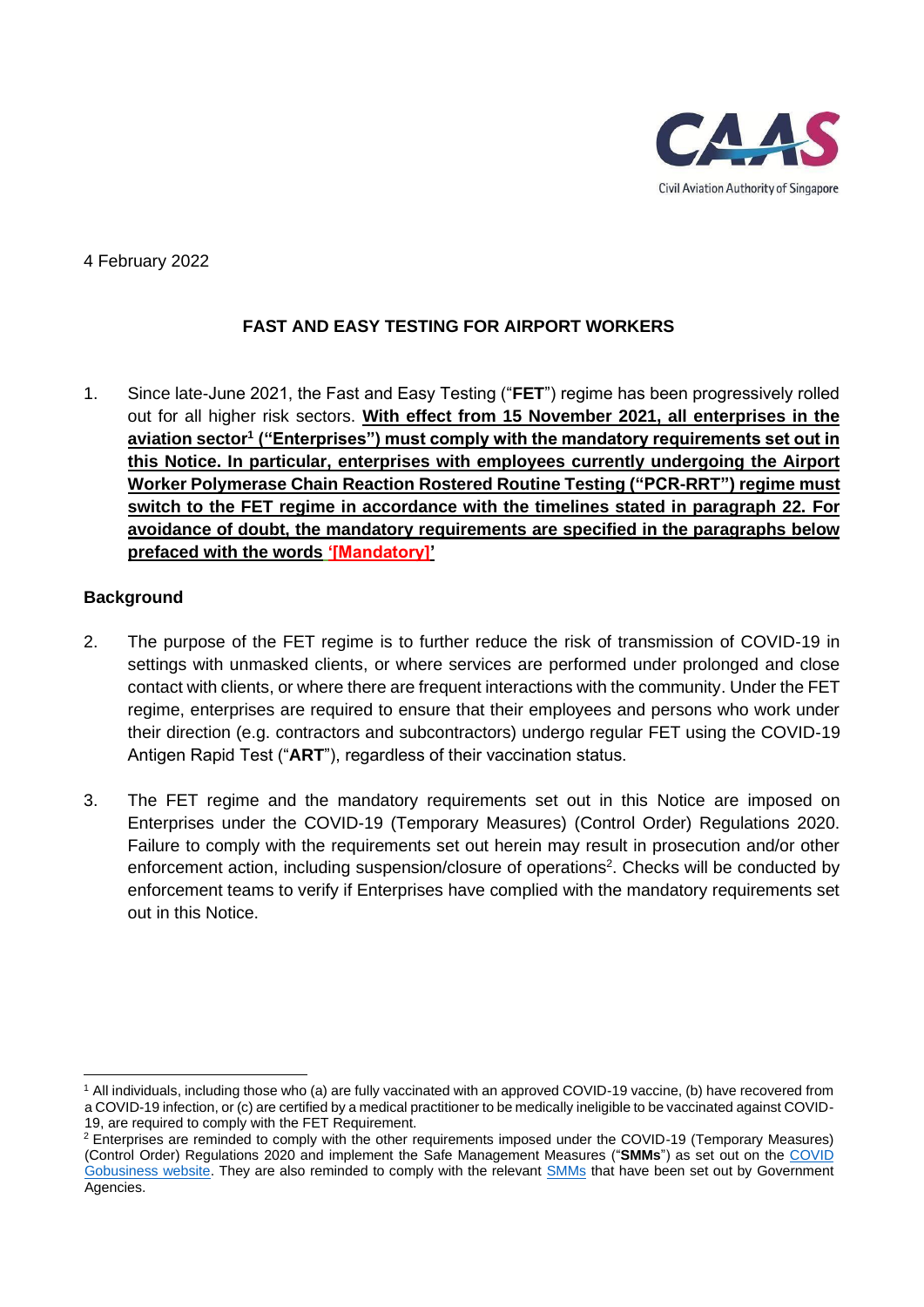## **FET Requirements for Enterprises**

- 4. **[Mandatory]** All Enterprises must ensure that their employees<sup>3</sup> and persons who work under their direction<sup>4</sup> who meet any of the following criteria (individually "Worker" or collectively, "**Workers**"):
	- (1) Workers who normally interact with travellers
	- (2) Workers whose work involves handling of travellers' belongings
	- (3) Workers whose work involves touching of surfaces that travellers come into contact with

undergo FET once every 7 days (the "**7D FET Regime**") or twice every 7 days (the "**3D FET Regime**") as follows:

| <b>Risk category</b>            | <b>FET Regime</b>            |  |
|---------------------------------|------------------------------|--|
| Tier 1, as specified in Annex A | Twice every 7 days (3D FET)^ |  |
| Tier 2, as specified in Annex A | Once every 7 days (7D FET)   |  |

*^Enterprises should guide their Workers on the 3D FET Regime to maintain a 3-to-4-day interval between their weekly tests (e.g. if a Worker's first test of the week is carried out on Tuesday, his or her second test of the week should be carried out on Friday or Saturday).*

- 5. **[Mandatory]** After their Worker undergoes FET, Enterprises shall verify<sup>5</sup> that Worker's test results.
- 6. Where the Worker has obtained an "AG+" test result, Enterprises are strongly recommended to guide the Worker to abide by the prevailing management protocols for such cases that are set out on MOH's website at [https://www.moh.gov.sg/.](https://www.moh.gov.sg/)
- 7. **[Updated as of 1 November 2021]** To meet the FET Requirement, Enterprises are to conduct **Employer-Supervised Self-Swab** ("**ESSS**") for their Workers. Details on how to conduct ESSS are set out in paragraphs 9 to 16 below. The costs for the ART test kits that will be used for ESSS will be borne by the Government until 31 March 2022.
- 8. [Intentionally left blank]

#### **Requirements for Enterprises conducting ESSS**

- 9. ESSS involves Workers using an ART kit and performing a swab on themselves under the supervision of a supervisor ("**Supervisor**"). The swabbing and supervision can be done either at the workplace or virtually using tools such as video conferencing.
- 10. **[Mandatory]** To satisfy the FET Requirement, Enterprises conducting ESSS for their Workers shall:

<sup>&</sup>lt;sup>3</sup> This includes both full and part time employees.

<sup>4</sup> This includes contractors (e.g. cleaners), subcontractors, employees of contractors and subcontractors who work at the workplace. This also includes business owners and store managers that work at the workplace.

<sup>5</sup> Enterprises are required to inspect any physical test result slip, SMS or test kit evidencing the test result of the Worker. It would not be sufficient for Enterprises to rely on oral statements by Workers to fulfill this obligation.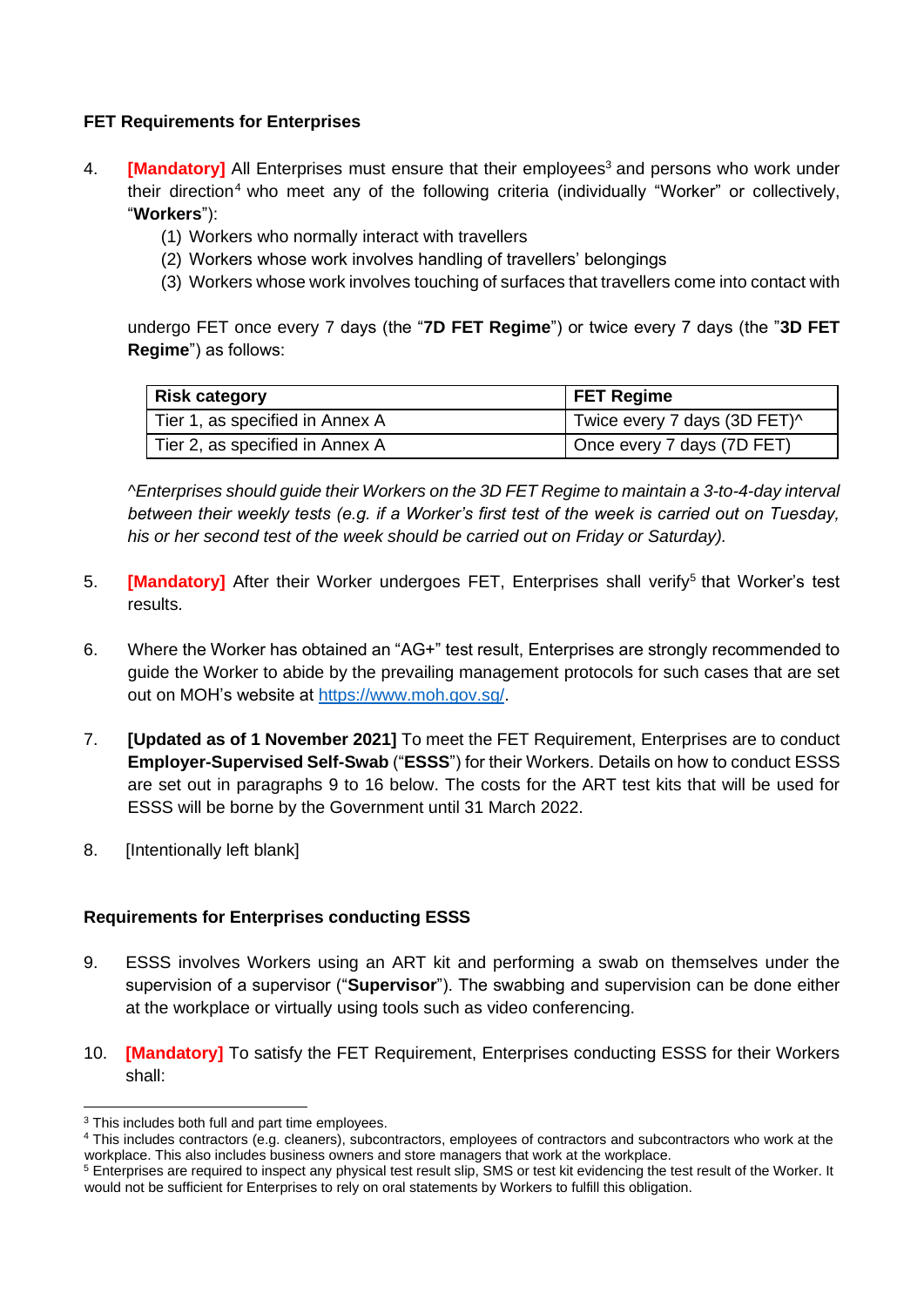- (1) appoint an adequate number of Supervisors to supervise their Workers whenever they carry out the swabs on themselves;
- (2) **[Updated as of 8 November 2021]** ensure that the Supervisor has satisfied the training requirements set out under paragraph 11 below and properly performs his supervisory role<sup>6</sup>;
- (3) ensure that Workers comply with the steps set out in paragraph 14 below and properly perform the swabs on themselves under the supervision of the Supervisor;
- (4) ensure that the test results obtained by Workers from ESSS are uploaded on the Swab Registration System ("**SRS**") in accordance with the requirements set out under paragraph 15 below; and
- (5) Ensure that the ART test kits used for ESSS are those that are set out on the Health Sciences Authority's website at [https://www.hsa.gov.sg/consumer](https://www.hsa.gov.sg/consumer-safety/articles/covid19_%20ARTselftests)safety/articles/covid19\_ARTselftests
- 10A. Where the Workers have obtained an "AG+" test result while conducting ESSS, Enterprises are recommended to strongly encourage them to abide by the prevailing management protocols for such cases that are set out on MOH's website at [https://www.moh.gov.sg/.](https://www.moh.gov.sg/) The follow-up ART under Protocol 2 does not need to be carried out under supervision and the results do not need to be uploaded to SRS. Enterprises are to use self-sourced ART test kits for the follow-up ART test and not those that have been supplied by the Government under the FET regime.

#### *Requirements for Supervisors*

- 11. **[Updated as of 8 November 2021] [Mandatory]** If a Supervisor is above 50-years-old, Enterprises must ensure that he or she is fully vaccinated against COVID-19 (i.e. they received two doses of the COVID-19 vaccination under Singapore's national vaccination programme or any other vaccine regimen as approved by MOH<sup>7</sup> and 14 days have passed from the time of the second dose<sup>8</sup>) before he or she can perform any supervisory role.
- 12. **[Updated as of 8 November 2021]** Enterprises that are conducting ESSS are advised to appoint an adequate number of Supervisors.
- 13. **[Updated as of 8 November 2021]** This paragraph is no longer applicable.

<sup>&</sup>lt;sup>6</sup> This includes wearing adequate personal protective equipment and maintaining appropriate infection prevention control procedures while conducting supervision.

<sup>7</sup> Please refer to the First Schedule of the Infectious Diseases (Mass Gathering Testing for Coronavirus Disease 2019 Regulations 2021) for the most updated information on the vaccination regimen and approved vaccines.

<sup>&</sup>lt;sup>8</sup> Enterprises can consider asking Supervisors to verify their vaccination status via TraceTogether.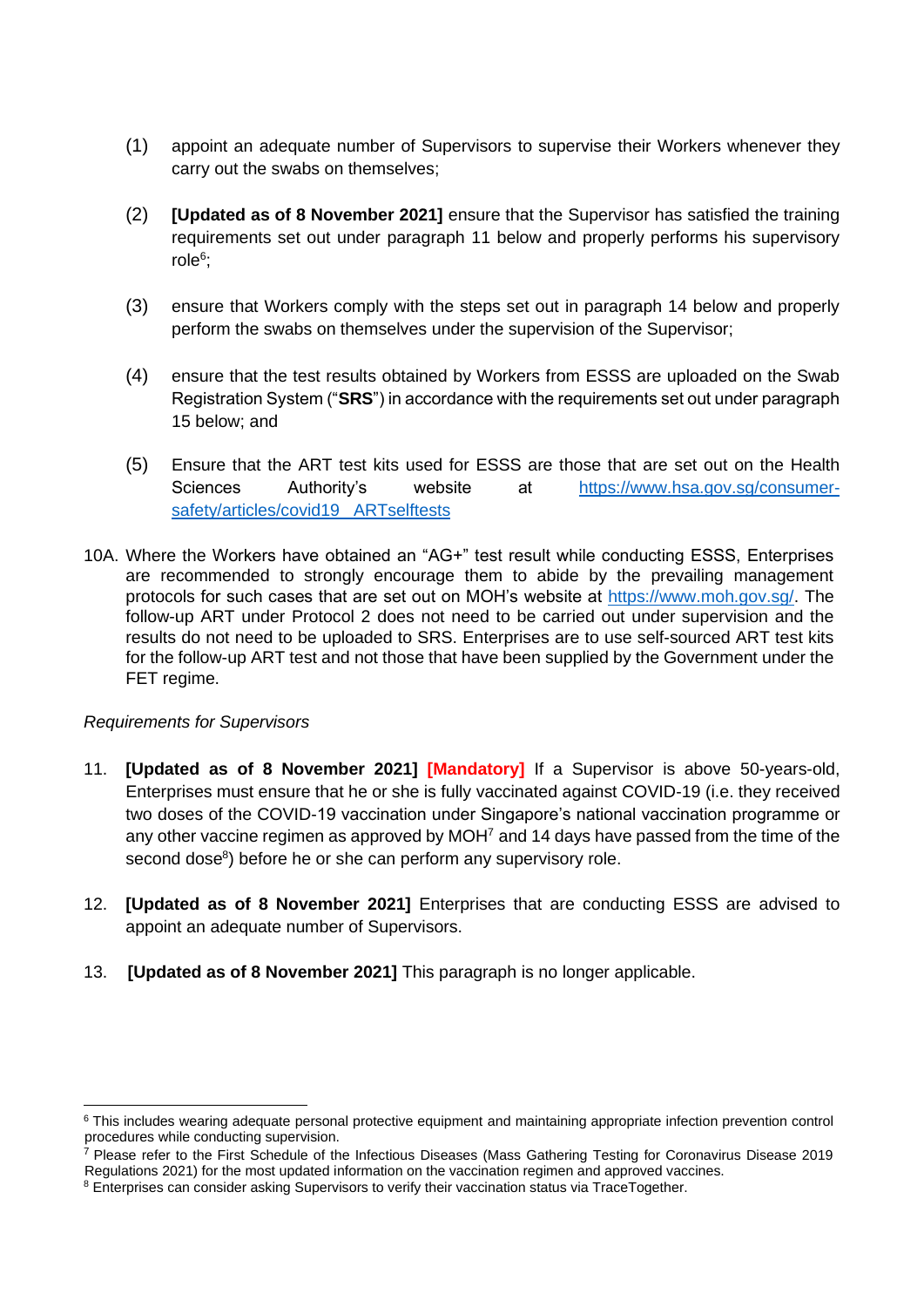#### *Conduct of ESSS by Workers*

- 14. **[Mandatory]** Enterprises are required to ensure that their Workers shall:
	- (1) be supervised<sup>9</sup> by a Supervisor whenever they carry out ESSS;
	- (2) use new ART test kits whenever they carry out ESSS; and
	- (3) properly dispose of used ART test kits after they have carried out  $ESSS<sup>10</sup>$ .

## *Uploading of Test Results onto SRS*

- 15. **[Mandatory]** Enterprises are required to upload the test results obtained by their Workers from ESSS onto SRS in accordance with the following:
	- (1) **[Updated as of 1 November 2021]** if the test result is "AG+", Enterprises are to upload the test result of that Worker onto SRS **no later than 12 hours** after the ESSS for that specific Worker is completed;
	- (2) if the test result is "AG-", Enterprises are to upload the test result of that Worker **no later than 24 hours** after the ESSS for that specific Worker is completed; and
	- (3) the requirements set out under paragraphs 4 and 6 of **Annex A**.
- 16. Please contact [CAAS\\_RRT\\_Helpdesk@caas.gov.sg](mailto:CAAS_RRT_Helpdesk@caas.gov.sg) to request for an SRS account.

# **Support for Enterprises conducting ESSS**

- 17 **[Updated as of 1 November 2021]** The Government will be supplying ART test kits to Enterprises until 31 March 2022. To place the initial order for the ART test kits, Enterprises are required to submit the relevant information using the form at <https://form.gov.sg/61dfd04abdbbe6001274d7d2> ("**Order Form**"). Enterprises that carry out their businesses across multiple premises should submit a consolidated Order Form for all of their premises<sup>11</sup>. The ART test kits will be delivered to Enterprises on first-come-first-served basis. Enterprises shall only use the ART test kits that are supplied by the Government for ESSS and shall not distribute, supply or sell them to any third-party. ART Test Kits must be used with prudence and companies need to ensure that one employee only use one test kit for one FET, unless the test result is AG invalid.
- 18 After submission of the Order Form, a confirmation email and/or SMS from a third-party vendor will be sent to your company's Point-of-Contact (POC).

<sup>&</sup>lt;sup>9</sup> This can be done in person or virtually.

<sup>&</sup>lt;sup>10</sup> Used test kits should be double-bagged and tied before disposing them in closed bins (e.g. pedal bins).

<sup>&</sup>lt;sup>11</sup> For enterprises with multiple outlets under the same UEN, you may submit your request to create multiple SRS company accounts under the same UEN. However, there must be a unique mobile number and email address used for each account. Enterprises without a UEN can indicate their NRIC in the UEN field instead.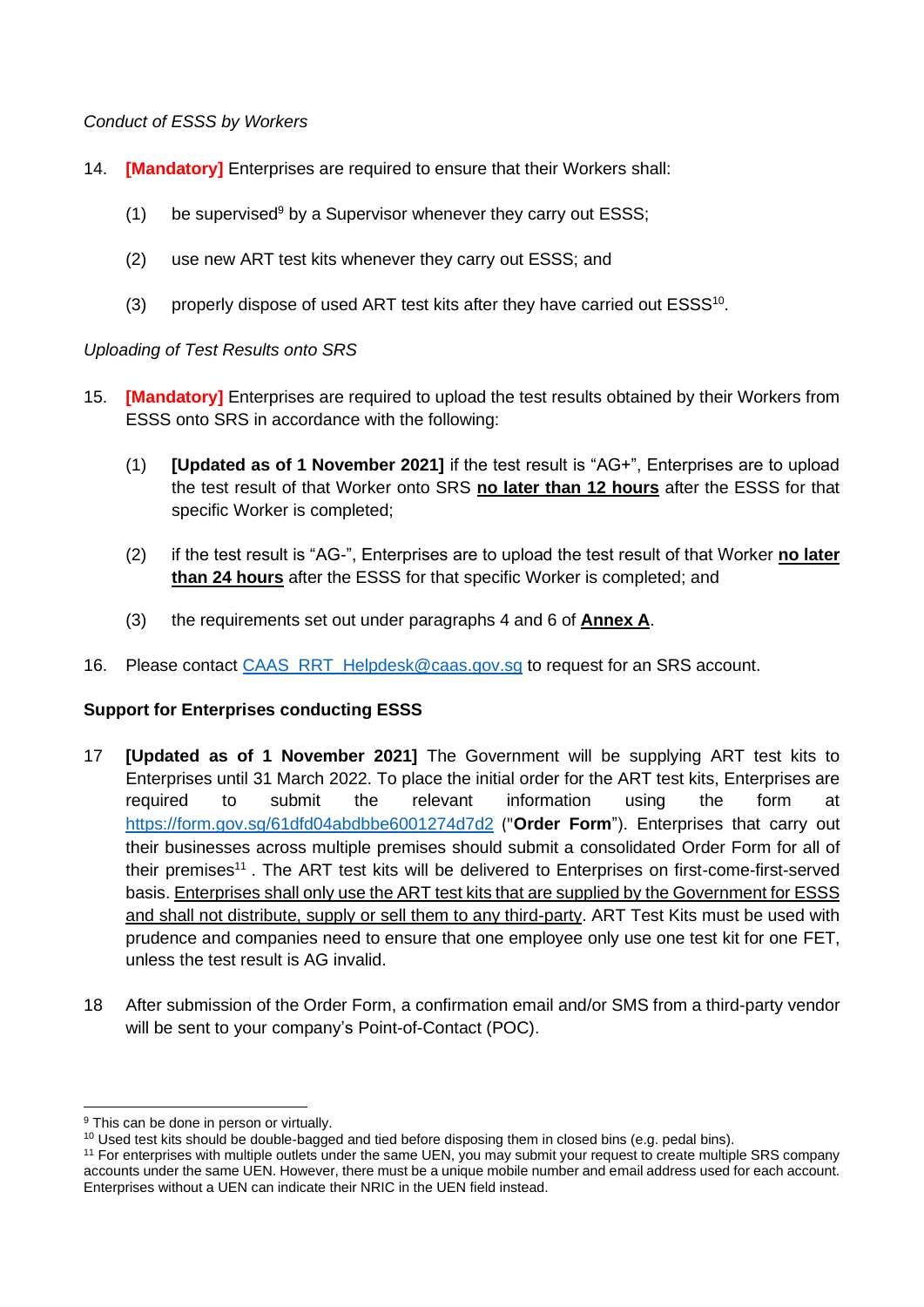19 Once the SRS account has been set up, your POC will receive an email notification informing them about the creation of the SRS account and how to upload test results onto it.

## **Support from Enterprises**

- 20 The fight against COVID-19 requires the collective effort of everyone in the community. We seek the support and understanding of all Enterprises during this period. We will continue to review and adjust the measures in line with the national posture for the health and well-being of the public and employees.
- 21 For more details on the FET regime, please contact us at [CAAS\\_RRT\\_Helpdesk@caas.gov.sg](mailto:CAAS_RRT_Helpdesk@caas.gov.sg) for further clarifications.

Annex A: Breakdown of Companies Based on Tiering

Annex B: FET Test Results and the Management of Workers after ESSS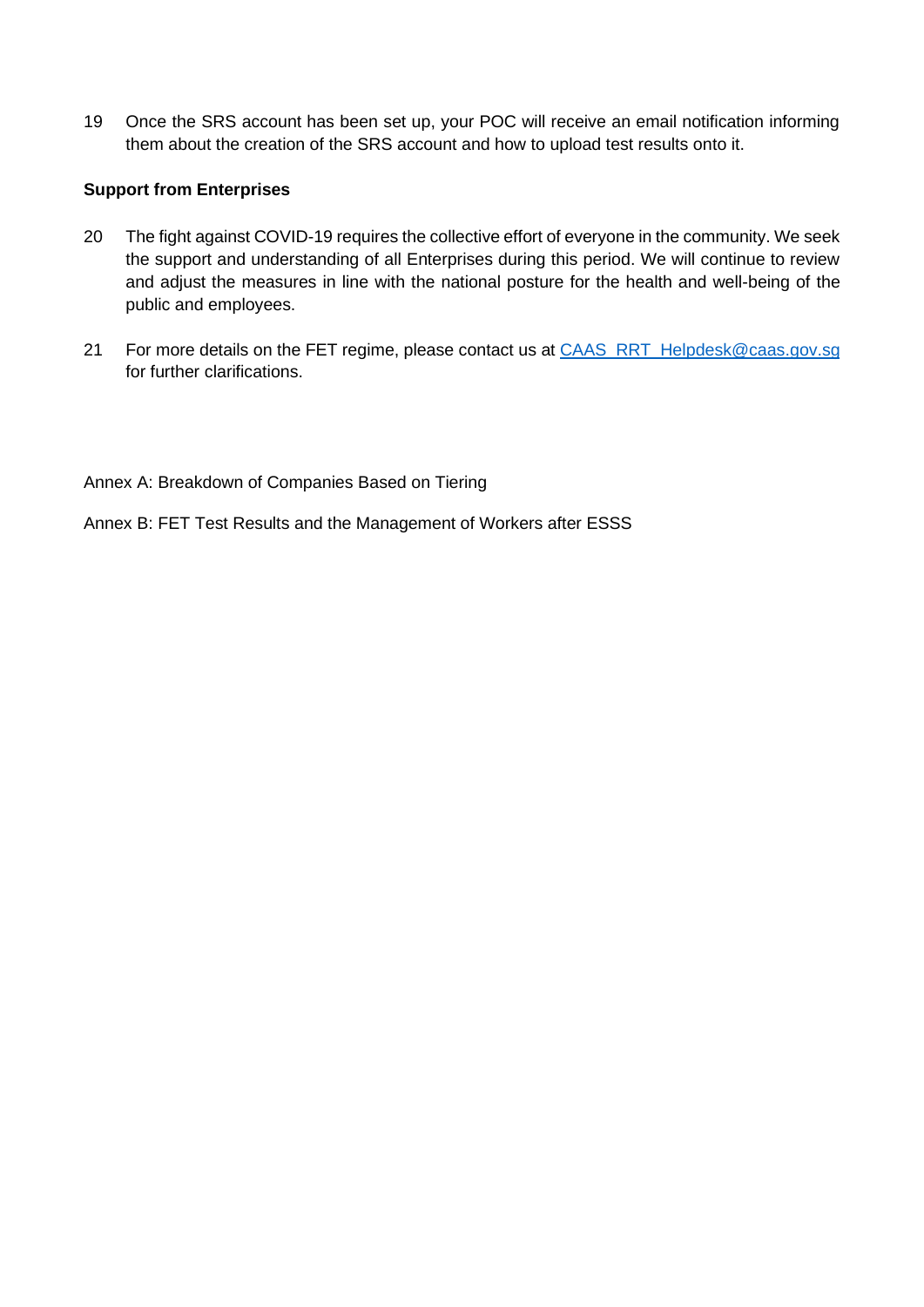# **Breakdown of Companies Based on Tiering**

| <b>Category</b>                           | <b>Type of Workers</b>     | <b>Current Regime</b> | <b>Updated Regime</b> |
|-------------------------------------------|----------------------------|-----------------------|-----------------------|
| Tier 1<br>Frontline<br>Airport<br>Workers | Zone 1A/1B workers         | 7D PCR & D3 ART       | 3D FET                |
|                                           | Aircraft interior cleaners | 7D PCR & D3 ART       | 3D FET                |
|                                           | Airside workers            | 7D PCR & D3 ART       | 3D FET                |
|                                           | <b>CAC</b> workers         | 7D PCR & D3 ART       | 3D FET                |
|                                           | Other workers              | 7D PCR & D3 ART       | 3D FET                |
| Tier 2<br>Frontline<br>Airport<br>Workers | Zone 1C workers            | 7D PCR                | 7D FET                |
|                                           | Zone 2 workers             | 7D PCR                | 7D FET                |
|                                           | Cleaners in Zones 2 and 3  | 7D PCR                | 3D FET                |
|                                           | Retail in Zone 3           | 7D PCR                | 7D FET                |
|                                           | F&B in Zones 2 and 3       | 7D PCR                | 3D FET                |
|                                           | Airside workers            | 7D PCR                | 3D FET                |
|                                           | <b>CAC</b> workers         | 7D PCR                | 7D FET                |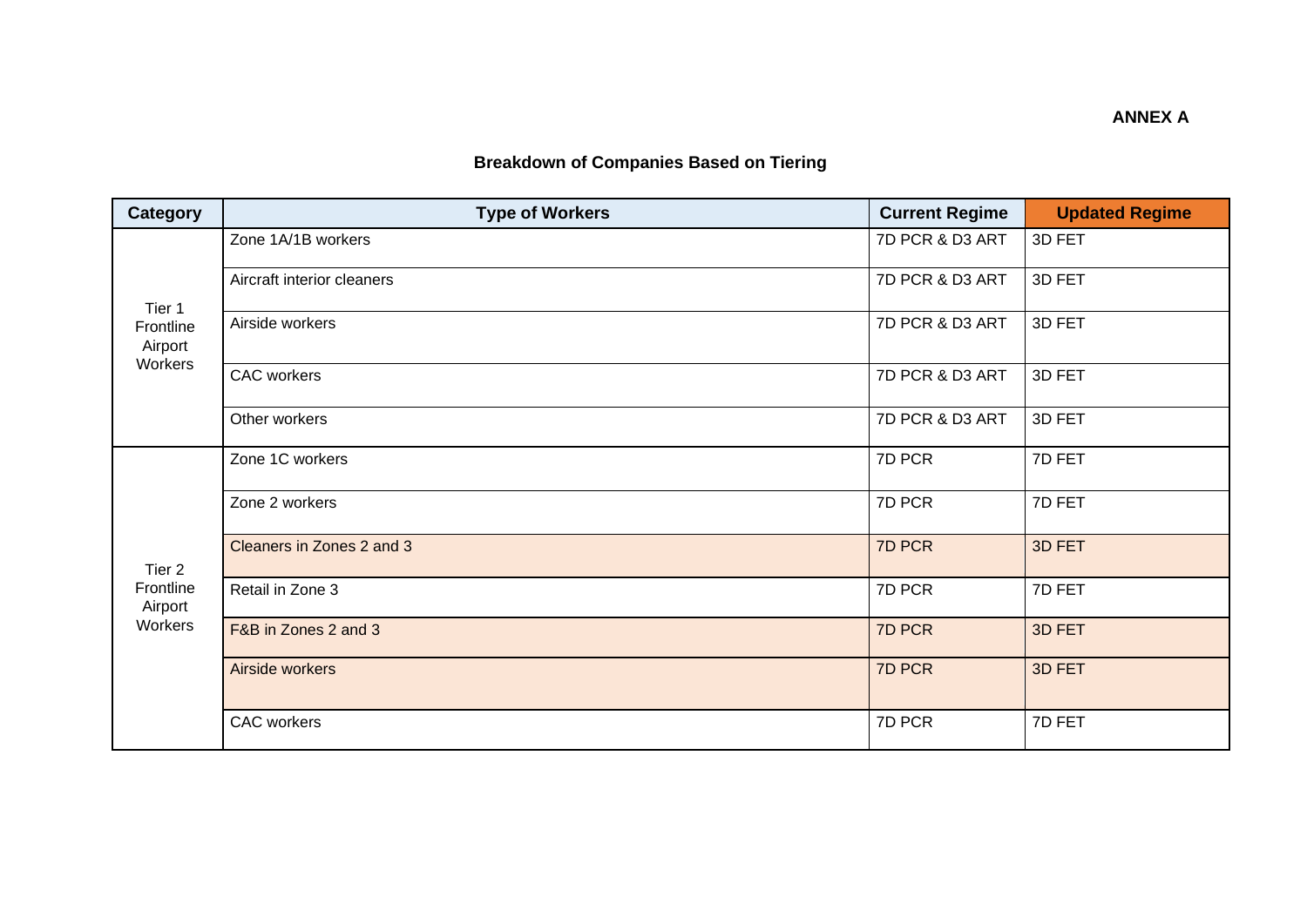#### **ANNEX B**

## **FET Test Results and the Management of Workers after ESSS**

- 1. Workers will be required to undergo ART to satisfy the FET Requirement. ART test kits will return one of three possible test results:
	- (1) negative or "**AG-**";
	- (2) positive or "**AG+**"; or
	- (3) invalid or "**AG Invalid**".
- 2. Workers that obtain an "**AG Invalid**" test result are required to immediately undergo a follow-up ART until they obtain an "**AG+**" or "**AG-**" test result.
- 3. If a Worker undergoes ART at a QTC, they with receive an SMS stating the test result that they have obtained. Alternatively, the test results of these Workers can also be found on their TraceTogether or HealthHub phone applications.
- 4. If a Worker undergoes ART as part of ESSS, Image 1 below illustrates how the different test results will be shown on the SD Bio Sensor ART test kit (which will be the ART test kit distributed to Enterprises). Please note that the lines on the test kit cassette will appear in 15 – 30 minutes ("**Checking Window**") after the specimen buffer has been added to the test well. Enterprises shall only upload the test results that are shown on the test kit cassette **during** the Checking Window onto SRS.



# *Image 1: Test results on SD Bio Sensor*

5. If a Worker undergoes ART as part of ESSS and uses an ART kit other than the SD Bio Sensor ART test kit, Enterprises are to refer to the manufacturer's instructions on how to interpret the